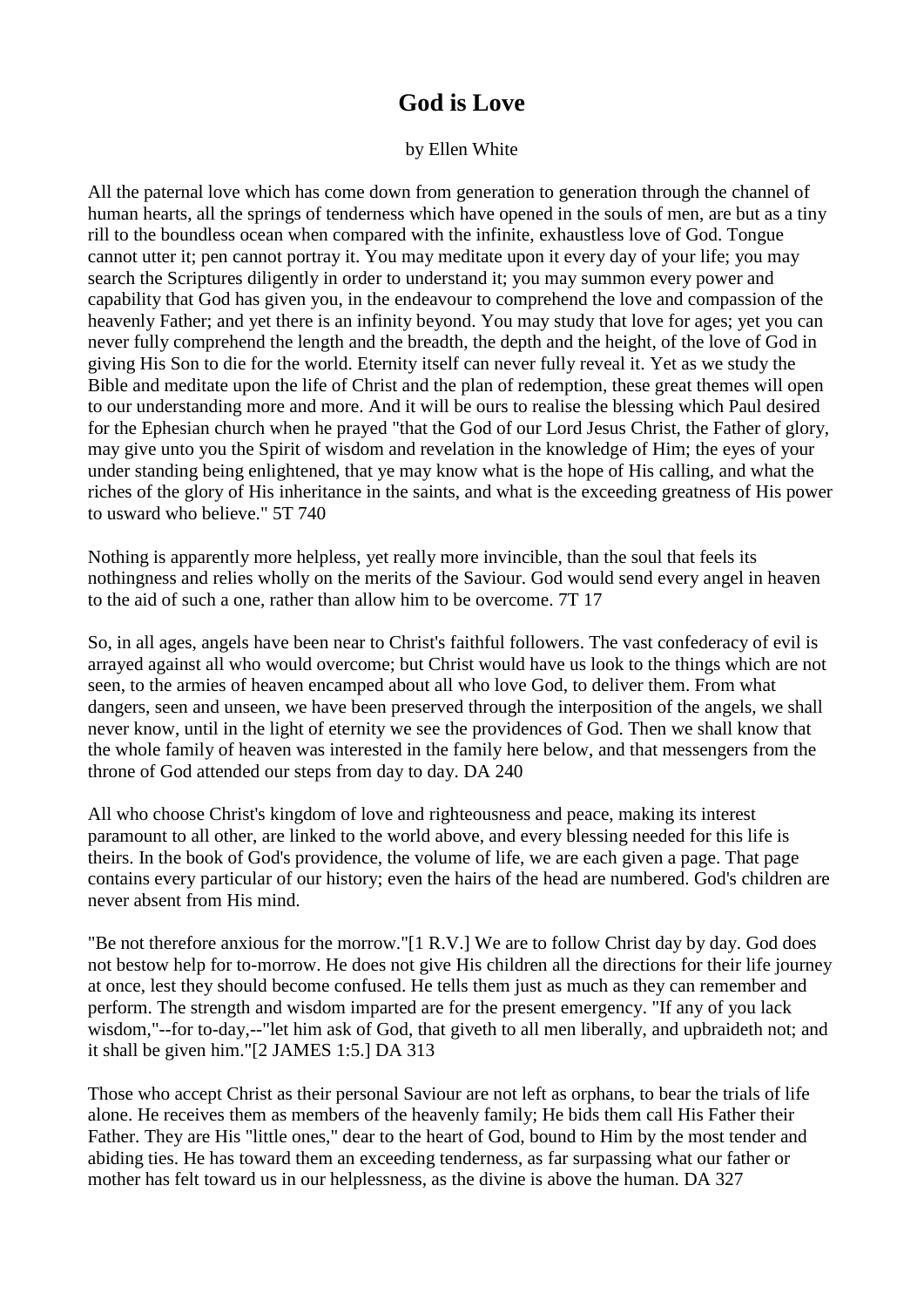His Spirit "maketh intercession for us with groanings which cannot be uttered." As the "whole creation groaneth and travaileth in pain together" (Romans 8:26, 22), the heart of the infinite Father is pained in sympathy. Our world is a vast lazar house, a scene of misery that we dare not allow even our thoughts to dwell upon. Did we realise it as it is, the burden would be too terrible. Yet God feels it all. In order to destroy sin and its results He gave His best Beloved, and He has put it in our power, through co-operation with Him, to bring this scene of misery to an end. "This gospel of the kingdom shall be preached in all the world for a witness unto all nations; and then shall the end come." Matthew 24:14. ED 263

One day alone is ours, and during this day we are to live for God. For this one day we are to place in the hand of Christ, in solemn service, all our purposes and plans, casting all our care upon Him, for He careth for us. "I know the thoughts that I think toward you, saith the Lord, thoughts of peace, and not of evil, to give you an expected end." "In returning and rest shall ye be saved; in quietness and in confidence shall be your strength" (Jeremiah 29:11; Isaiah 30:15). MB 101

When wrongs have been righted, we may present the needs of the sick to the Lord in calm faith, as His Spirit may indicate. He knows each individual by name and cares for each as if there were not another upon the earth for whom He gave His beloved Son. Because God's love is so great and so unfailing, the sick should be encouraged to trust in Him and be cheerful. To be anxious about themselves tends to cause weakness and disease. If they will rise above depression and gloom, their prospect of recovery will be better; for "the eye of the Lord is upon them" "that hope in His mercy" (Psalm 33:18). MH 229

The mystery of the incarnation of Christ, the account of his sufferings his crucifixion, his resurrection, and his ascension, open to all humanity the marvellous love of God. This imparts a power to the truth. The attributes of God were made known through the life and works of Christ. He was the representative of the divine character. The agony of Christ in the garden of Gethsemane, his betrayal, his rejection by the Jewish nation, his trial, the suffering inflicted by scourging and by obliging him to bear his cross,--every incident should be indelibly imprinted upon the minds of men. Each separate event was an important chapter in the working out of the redemption of the world. RH JUN.18,1895

Just so has God given us the precious promises throughout his word. The Scriptures are open to us as the garden of God, and their promises are as fragrant flowers blooming all over that garden. God especially calls our attention to the very ones that are appropriate for us. In these promises we may discern the character of God, and read his love to us. They are the ground upon which our faith rests, the support and strength of our faith and hope; and through these we are to delight our souls in God, and breathe in the fragrance of heaven. Through the precious promises he withdraws the veil from the future, and gives us glimpses of the things which he has prepared for those who love him. And yet "eye hath not seen, nor ear heard, neither have entered into the heart of man, the things which God hath prepared for them that love him." RH OCT.11,1887

Prayer is the breath of the soul, the channel of all blessings. As, with a realisation of the needs of humanity, with a feeling of self-loathing, the repentant soul offers its prayer, God sees its struggles, watches its conflicts, and marks its sincerity. He has his finger upon its pulse, and he takes note of every throb. Not a feeling thrills it, not an emotion agitates it, not a sorrow shades it, not a sin stains it, not a thought or purpose moves it, of which he is not cognisant. That souls was purchased at an infinite cost, and is loved with a devotion that is unalterable. RH OCT.30,1900

When men go forth to their daily toil, as when they engage in prayer; when they lie down at night, and when they rise in the morning; when the rich man feasts in his palace, or when the poor man